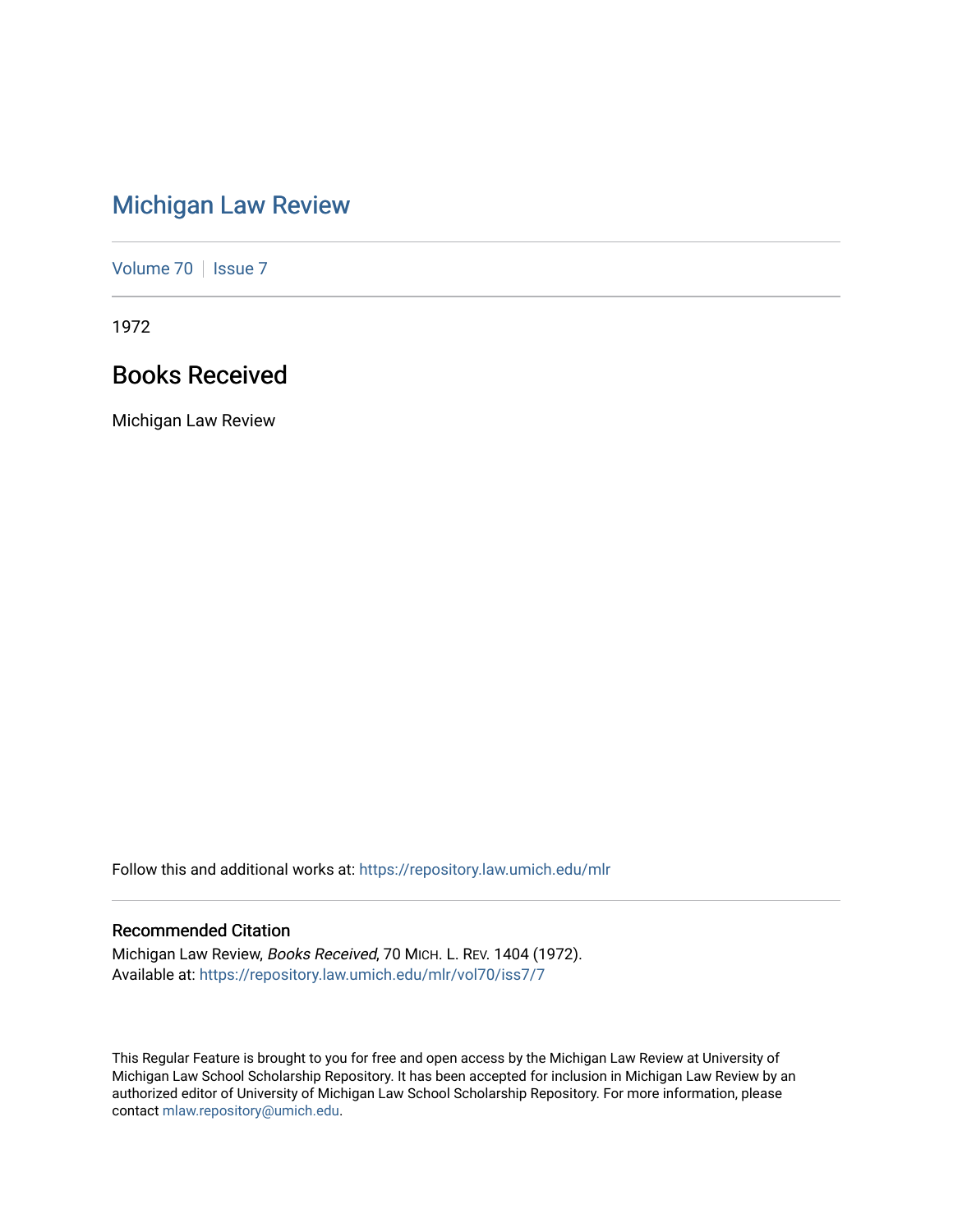### *CIVIL PROCEDURE*

BASIC CIVIL PROCEDURE. By *Milton D. Green.* Mineola, N.Y.: Foundation Press. 1972. Pp. x, 291.

#### *COMMUNISM*

THE JUDGE IN A COMMUNIST STATE: A VIEW FROM WrrmN. By *Otto Ulc.* Athens: Ohio University Press. 1972. Pp. xiv, 307. SS.75.

#### *CONSTITUTIONdL LlW*

BLACK AMERICANS AND THE SUPREME COURT SINCE EMANCIPATION: BETRAYAL OR PROTECTION? Edited by *Arnold M. Paul.*  New York: Holt, Rinehart & Winston. 1972. Pp. 140. Paper.

CONSTITUTIONALITY OF THE PRESIDENT'S BUSING PROPOSALS. By *Robert H. Bork.*  Washington, D.C.: American Enterprise Institute. 1972. Pp. iii, 35. Paper, \$2.

### *CONSUMER PROTECTION*

CONSUMERISM: VIEWPOINTS FROM BUSI· NESS, GOVERNMENT, AND THE PUBLIC INTER-EST. By *Ralph M. Gaedeke* and *Warren W. Etcheson.* New York: Harper & Row. 1972. Pp. xiv, 401. Paper.

#### *CRIMINAL LAW*

CONSPIRACY ON APPEAL. Appellate Drief on Behalf of the Chicago Eight. New York: Agathon Publication Services. 1971. Pp. xxv, 547. Paper, \$7.50.

#### *CRIMINdL PROCEDURE*

PREVENTIVE DETENTION IN THE DISTRICT OF COLUMBIA: THE FIRST TEN MONTHS. By *Nan C. Bases* and *William F. McDonald.* Washington, D.C.: Georgetown University Law Center, Institute of Criminal Law and Procedure. 1972. Pp. ix, 121. Paper.

#### *ELECTIONS*

THE POLITICS OF ELECTORAL COLLEGE REFORM. By *Lawrence D. Longley* and *Alan G. Braun.* New Haven: Yale University Press. 1972. p. xii, 222. Paperback ed., \$2.95.

#### *FOREIGN LAW*

THE SOVIET LEGAL SYSTEM AND ARMS INSPECTION: A CASE STUDY IN POLICY IM· PLEMENTATION. By *Zigurds L. Zile, Robert Sharlet* and *Jean C. Love.* New York: Praeger. 1972. Pp. xxxvi, 394. \$21.50.

#### *FREEDOM OF RELIGION*

RELIGIOUS LIBERTY IN THE UNITED STATES. The Development of Church•State Thought Since the Revolutionary Era, By *Elwyn A. Smith.* Philadelphia: Fortress Press. 1972. Pp. xiv, 386. \$10.95.

#### *HOSPITALS*

DOCTOR AND HOSPITAL LlAnILITY TODAY. New York: Practising Law Institute. 1972, Pp. 304. Paper.

#### *INHERITANCE, ESTATE AND GIFT TAXES*

EsTATE TAX CHARITABLE DEDUCTION. By *William Shelmerdine.* Washington, D.C,: Tax Management. 1972. Pp. iv, 60. Paper. POWERS OF APPOINTMENT-ESTATE TAX. By *Arthur L. Nims, III,* and *Peter C. Aslanides.* Washington, D.C.: Tax Management. 1972. Pp. iv, 49. Paper.

#### *INTERNATIONAL LlW*

THE INTERNATIONAL COFFEE AGREEMENT! A STUDY IN COFFEE DIPLOMACY. By *Bart S. Fisher.* New York: Praeger. 1972. Pp. xx, 287. \$17.50.

#### *INTERNATIONAL ORGANIZATION*

DIE INNERSTAATLICHE RECHTSSTELLUNG DER INTERNATIONALEN ORGANI5ATIONEN, By *Bernhard Schlilter.* Koln, Germany: Carl Heymanns Verlag, Gerconstrasse 18-32, 1972. Pp. xiii, 200. DM 52.

#### *JURISPRUDENCE*

THE IDEAS IN BAROTSE JURISPRUDENCE, By *Max Gluckman.* Manchester, England: Manchester University Press (for Institute for African Studies, University of Zambia), 1972. Pp. xlviii, 299. Paper, \$5. [Distributed by Humanities Press, New York.]

#### *LEGAL ETHICS*

LAW, LANGUAGE, AND ETHICS: AN INTRO• DUCTION TO LAW AND LEGAL METHOD. By *William R. Bishin* and *Christopher D, Stone.* Mineola, N.Y.: Foundation Press. 1972. Pp. xxix, 1315.

# *SCHOOLS AND SCHOOL DISTRICTS*

See also *Constitutional Law.*  SCHOOLS AND THE SUPREME COURT, New York: Practising Law Institute. 1972. Pp. 176. Paper.

[ **1404]**